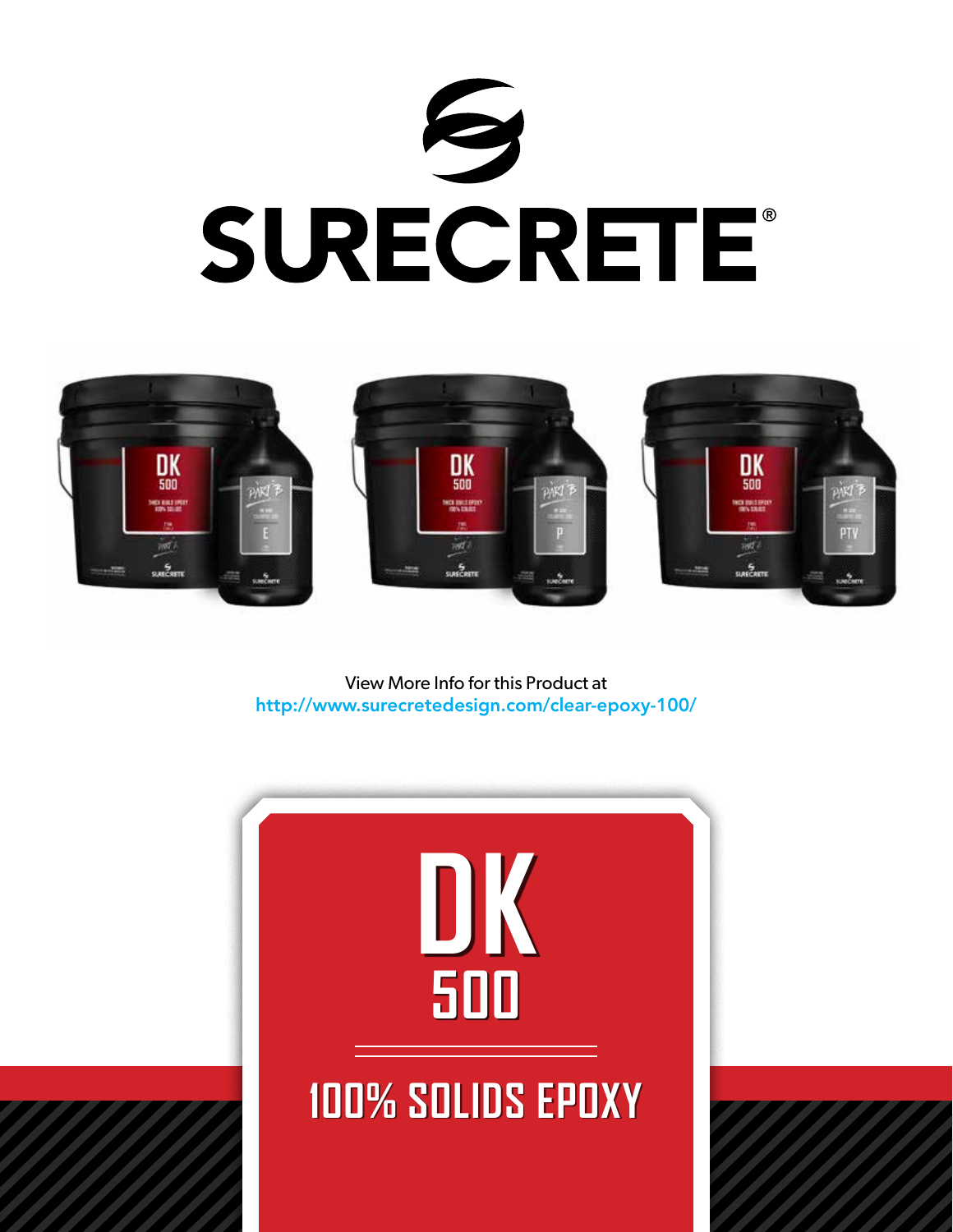## **DESCRIPTION**

*DK 500™ - 100% Solids Epoxy Clear Coat* is a 2 component 100% solids, zero VOC floor coating system that is used in a wide variety of applications such as, thick-build clear coat for a host of decorative concrete systems, Dura-Kote Flake, Dura-Kote Metallic systems, and in certain applications as a primer coat and/or binder coat. *DK 500 - 100% Solids Epoxy Clear Coat* is ideally suited for any commercial or residential setting: manufacturing facilities, warehouses, bars, clubs, retail stores, automotive showrooms, garage floors, gyms, locker rooms, stadiums, or anywhere that an exceedingly resilient floor is desired.

SureCrete provides the applicator with three Part "B" hardener formulations to create the ideal epoxy floor coating for each project. Regardless of choice of Part "B", the Part "A" of the **DK 500**  does not change.

*Economy Part "B"* is an aliphatic amine hardener that delivers a cost effective clear coat. Aliphatic amines are susceptible to blushing and yellowing over time. SureCrete highly recommends the use of a polyurethane or polyaspartic top coat to extend the duration of time before the blushing and yellowing occur.

*Premium Part "B"* is a cycloaliphatic amine hardener that delivers a premium epoxy coating. Cycloaliphatic amines are preferred do to their increased resistance to: impact, chemicals, water/moisture, and high temperatures. In addition, the cycloaliphatic amine hardener aids in lowering blushing, water spotting, and yellowing. SureCrete's Premium Part "B" is generally used in thick build and metallic flooring systems.

*Premium Thin-Viscosity Part "B"* is a thin-viscosity cycloaliphatic amine hardener that delivers the same high performance features found in the Premium Part "B" hardener. The main difference being, when you add pigment's or powders to the mix; such as "SureCrete's Dura-Kote Metallic system, then manipulate and move the powders around, using the Thin Viscosity Part "B" you will achieve a more workable/flow able, 100% solids epoxy mix.

#### SURFACE PREP

The principles for surface preparation for *DK 500* are aligned with other coloring agents for cement-based products; the substrate must be:

1. **Clean:** The surface must be free of dust, dirt, oil, grease, paints, glues, sealers, curing agents, stamp tool releases, efflorescence, chemical contaminants, rust, algae, mildew and other foreign matter that may prevent proper adhesion.

 2. **Cured:** Any concrete must be sufficiently cured to have complete hydration, approximately 28 days depending on temperatures and humidity.

area, patching may be required prior to application of DK 500. Hash<br>Patch or Deep Patch is an excellent choice as a patching product to 3. **Sound:** No epoxy system should be placed on flaking or spalling concrete. If the surface is delaminating, or divots are present, then diamond grinding, shot blasting, or other mechanical means should be used to remove the delaminating areas. Depending upon size of area, patching may be required prior to application of **DK 500**. Flash complement the system. Refer to their respective TDS. Evaluate all cracks and determine if they are static or structural to set expectation of treatment. Refer to SCT-22 TDS. Construction Joints in concrete

# **QUICK FACTS**

### **PACKAGING**

#### **3 gal. (11.4 liter) kit**

1 - 3 gal. (11.4 liter) short filled pail containing 2 gal. (7.6 liter) part A 1 gal. (3.8 liter) part B OR

#### **15 gal.(56.8 liter) kit**

2 – 5 gal. (18.9 liter) pails part A 1 – 5 gal. (18.9 liter) pail part B

#### **MIXING RATIO**

2:1 / 2 part A to 1 part B

#### **COVERAGE**

Varies widely per system selected

Clear Coat: 100 –150 ft² per gal. (9.3 –13.9 m² per 3.8 liter) 10.7–16 mils

Thick Build: 40 – 70 ft² per gal. (3.7 – 6.5 m² per 3.8 liter) 23—40 mils

Metallic:  $65 - 90$  ft<sup>2</sup> per gal.  $(6 - 8.4 \text{ m}^2 \text{ per } 3.8 \text{ liter})$  25-11 mils

may have sufficient movement to "telegraph" through the **DK 500**. Large expansive slabs should have planned appropriate flexible caulks to allow for this movement and prevent bridging of **DK 500** across either side of the construction joint.

#### 4. **Profiled:**

- **• Concrete:** For a proper bond, the surface of concrete must be opened up or roughed up to feel like 80 – 180 grit sandpaper. This profile is best accomplished through diamond grinding or shot blasting. Proper profile should follow the standard established by the International Concrete Repair Institute (ICRI) Technical Guideline no. 03732 for Concrete Surface Profile (CSP). The established profile is categorized as CSP-2 or CSP-3.
- **Finish or Top Coat:** Screen the preceding coat with a 100 grit sanding screen on a rotational floor machine. This screening will ensure not only a good bond between coats, but also eliminate any debris or dust that may have settled onto the preceding coat as it was curing. Follow screening with vacuuming. Follow vacuuming with a micro-fiber wipe with a solvent such as xylene or acetone.

5. **Limit Moisture:** Since **DK 500** is not vapor permeable and due to the uncertainty of vapor barriers placed beneath concrete, testing prior to application is appropriate.

- Plastic sheet test (ASTM-D-4263) can often identify excessive  $\overline{r}$ moisture vapor transmission. Tape all 4 sides of an 18" (45 cm) square of clear plastic to the slab and leave in place for 16 hours. Any condensation formed or darkening of the slab beneath the plastic indicates the surface is too wet for an epoxy.
- Calcium Chloride test (ASTM-F-1869) will quantify the amount of moisture that is transmitted to surface of the slab. The moisture measurement is expressed in terms of pounds (kg) per  $1,000$  ft<sup>2</sup>  $(m<sup>2</sup>)$  per 24 hours. Measurements that are in excess of 3 pounds per 1,000 ft<sup>2</sup> (1.4 kg per 100 m<sup>2</sup>) over 24 hours are too wet for an epoxy. Follow directions of test kit manufacturer.

Note: these observations and measurements may be inherently flawed as they are "snapshots in time". These tests serve only as guidelines.

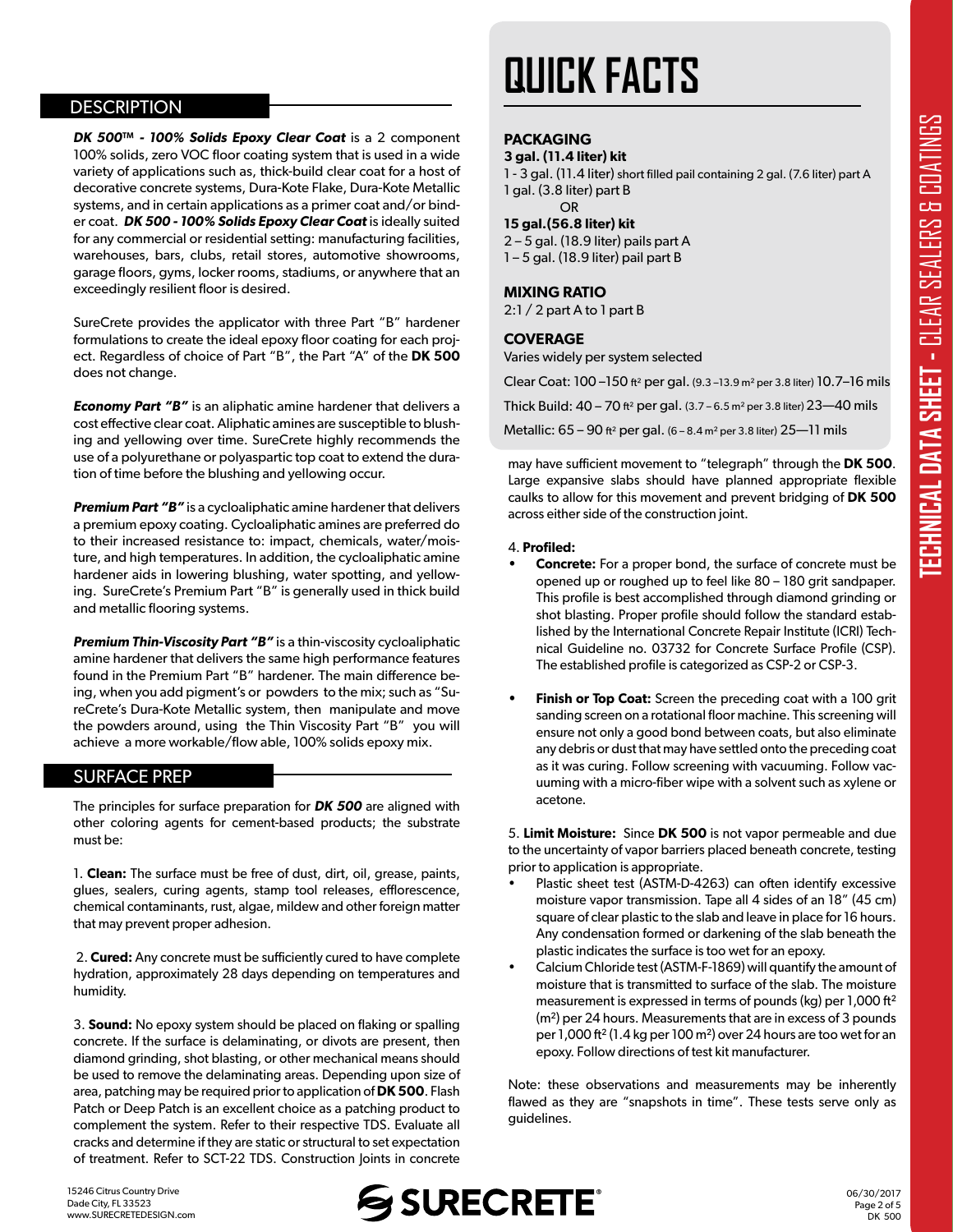# MIXING & APPLICATION

Avoid application on extremely cold or hot days or during wet, foggy weather. Basic rules include:

- Apply with ambient and surface temperatures ranging above 50°F (10°C) and below 90°F (32°C) and that will remain within ranges for at least 12 hours following application.
- Surface temperature must be a minimum  $5^{\circ}F$  (3 $^{\circ}C$ ) above dew point.
- Relative humidity should be below 75%.

**Cure Rates @ 77°F (25°C) Cure Rates @ 50°F (10°C)** Dry to touch =  $6 - 8$  hr. Dry to touch =  $18 + hr$ . Light traffic = 16 hr. Light traffic = 30 hr. Heavy traffic =  $24$  hr. Heavy traffic =  $3$  days Full cure  $= 5 - 7$  days Full cure  $= 14$  days

# MIXING & APPLICATION

#### **Planning**

- 1. Select appropriate PPE (personal protection equipment). Provide adequate ventilation. Refer to SDS.
- 2. Work across the narrowest dimension of an area where practical.
- 3. Work to an exit from wet product.
- 4. To track coverage rate for each 3 gal. (11.4 liter) kit, after establishing room dimensions, before mixing commences, place a short piece of masking tape on the wall to correspond to the "distance" one kit should cover. Product should cover as a clear coat: approximately 100 – 150 ft² per gal. (9.3 – 13.9 m² per 3.8 liter) 10.7 – 16 mils OR as a thick build: 40  $-70$  ft<sup>2</sup> per gal. (3.7 – 6.5 m<sup>2</sup> per 3.8 liter) 23–40 mils.
- 5. Mask all areas requiring protection; product will stick to just about everything.

## **Mixing and handling**

- Organize mixing station that neither has to relocate, nor block the progress of application. Staging is critical so that Part A and part B are not confused with one another or mixed too far in advance. Once A and B are mixed, the catalyzed product should be placed on the floor immediately. If left in the pail too long, product will cure at an accelerated rate rendering it useless.
- 2. Pour 1 part B into 2 parts A. Note that kits are premeasured for convenience. Exercise care to avoid pouring product down the sides of the pail, as this will be difficult to mix.
- 3. Mechanically mix both parts A and B with "Jiffy" style mixer blade for 3 minutes at medium speed. Jiffy style mixer at medium speed will help prevent air entraining.
- 4. Pour contents completely out in a fairly long trail for application. Any unused portion left in the pail can cure at an accelerated rate rendering it useless.
- 5. Do not leave pail upside down to drain onto floor. Any unmixed portion of A or B that may have accidentally been placed onto side of pail can now drain down onto the floor, creating a spot that will not cure.
- 6. Clean out or replace mixing pails, mixer blades, and roller covers in a reasonable fashion, so that the chemistry of A and B remain consistent, especially over large projects.

commonly unized techniques. The sequence of application and<br>the identification of "Coats" shall follow the ladder chart below. *Note:* Due to its versatility within numerous systems, it is difficult to define 1 specific way of application of "Coats". What follows are commonly utilized techniques. The sequence of application and Begin with bottom box; proceed upward.





#### **Primer Coat**

- 1. Spiked shoes are required throughout application.
- 2. Select spreader
- For high build to cover small holes and imperfections in floor (e.g. blow-outs from carpet tack strip), a notched squeegee or gauge rake may be appropriate.
- For a tighter coat, a squeegee or a roller ranging in nap size from mohair to " (9.5 mm) may be appropriate.
- Rollers should be premium quality with phenolic core.
- "De-fuzz" roller by wrapping tightly with masking tape and removing tape.
- Large areas may require 18" (46 cm) rollers and wider squeegees.
- 3. Spread product evenly over area. Areas adjacent to walls may be "cut in" by brush.
- 4. Backrolling: After achieving the appropriate coverage, begin progressively backrolling Primer Coat. Roller covers will require replacing periodically to prevent catalyzed product from setting up on roller cover or contaminating more freshly placed material.

*Note:* Primer Coat may "stand alone" as a single coat depending upon application system selected, or applicator and client choice. Or a single coat of *DK 500 - 100% Solids Epoxy Clear Coat* may proceed to a Finish Coat of another Dura-Kote product as described later in this spec. sheet (see ladder chart above.)

#### **Top Coat**

- 1. Clean: The Primer Coat should be cured, dry to the touch, and no longer tacky (refer to cure rates listed above as a guide) and then be screened with a 100 grit sanding screen on a rotational floor machine. This screening will ensure not only a good bond between coats, but also eliminate any debris or dust that may have settled onto the Primer Coat as it was curing. Follow screening with vacuuming. Follow vacuuming with a micro-fiber wipe with a solvent such as xylene or acetone.
- 2. Repeat all steps of application listed above. Planning, masking, mixing and handling are identical in Top Coat.

*Note:* The Top Coat may complete the project, and does not necessarily require a Finish Coat (see ladder chart above.) However, for enhanced durability and chemical resistance, a Finish Coat may be selected. Additionally, a Finish Coat may become the "carrier" for slip resistant agents for areas that may become wet, oily, or greasy when brought into service.

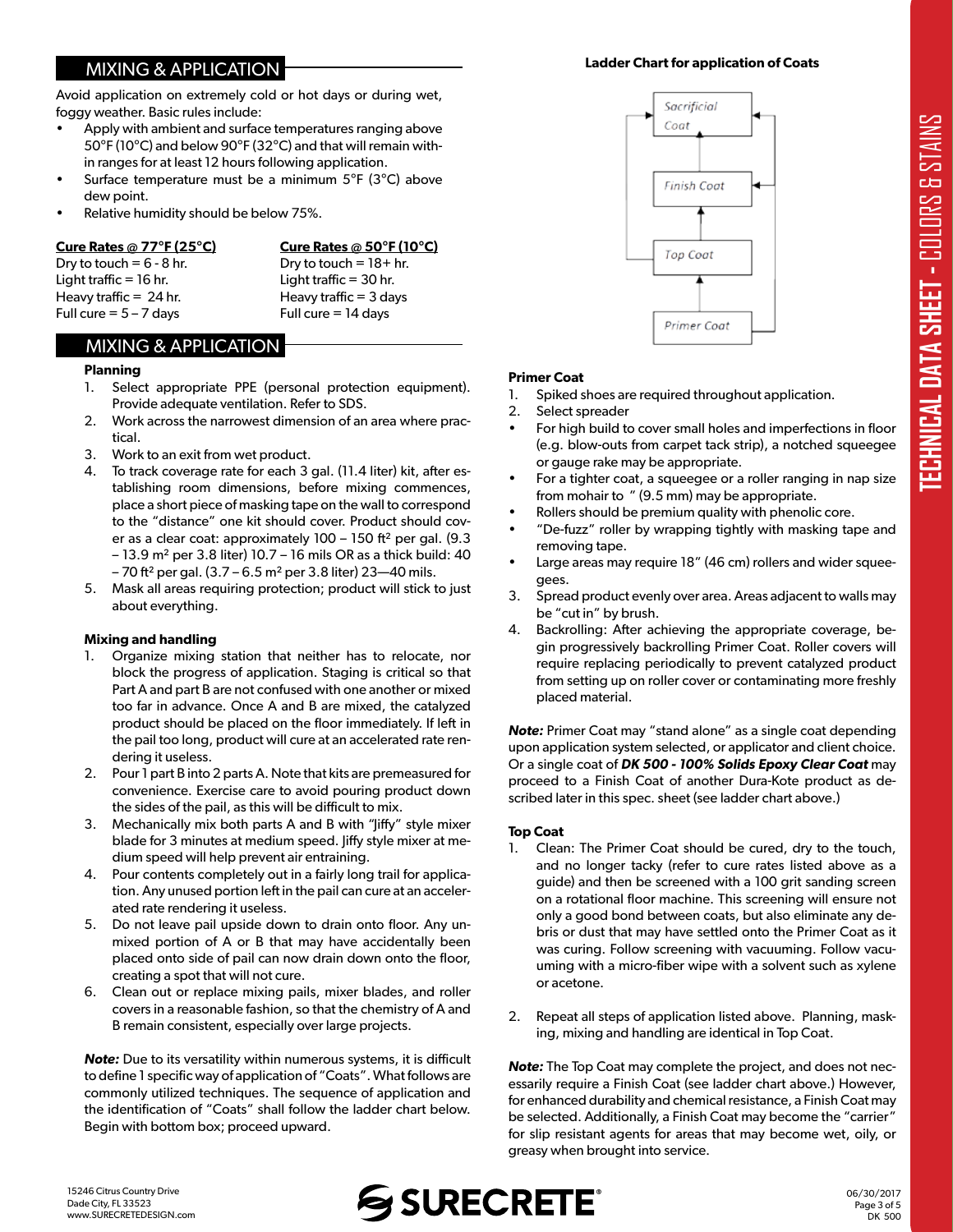# APPLICATION CONT.

#### **Finish Coat**

There are several choices that have varying advantages for the Finish Coat:

- **• [DK 400 Polyurethane SB \(gloss\)](https://www.surecretedesign.com/product/high-gloss-floor-polyurethane/)** high gloss
- **• [DK 400WB Polyurethane WB \(gloss\)](https://www.surecretedesign.com/product/wb-clear-floor-polyurethane/)** low VOC
- **• [DK 400WB Polyurethane WB \(satin\)](https://www.surecretedesign.com/product/wb-clear-floor-polyurethane/)** Low VOC
- **• [DK 120 Polyaspartic](vhttps://www.surecretedesign.com/product/wb-clear-floor-polyurethane/)** quick dry
- **• [DK 180 Thick Build Polyaspartic](https://www.surecretedesign.com/product/clear-polyaspartic-floor-coating/)** quick dry

The Top Coat should be screened with a 100 grit sanding disc on a rotational floor machine. This screening will ensure not only a good bond between coats, but also eliminate any debris or dust that may have settled as the primer coat was curing. Follow screening with vacuuming. Following vacuuming with a micro-fiber wipe with a solvent such as xylene or acetone.

For specific directions on Finish Coat refer to the appropriate spec. sheet.

#### **Sacrificial Coat**

A Sacrificial Coat is not required, but will add further protection to the finished product. The Sacrificial Coat may be applied at any step following a "stand alone" Primer Coat (see the ladder chart above.) *SureFinish* provides a protective sacrificial coat, a measure of slip resistance, and is available in gloss and matte, as a simple mop on product.

# **SLIP RESISTANCE**

Two recognized US agencies have issued directives on minimum coefficient of friction, OSHA (Occupational Safety and Health Administration) and Department of Justice through the ADA (Americans with Disabilities Act). ADA is the more stringent of the two. ADA directs that accessible walkways have a minimum coefficient of friction of 0.6. Ramps have been directed to be 0.8. The applicator assumes the responsibility to meet these standards. Areas that may become wet, oily, or greasy require special attention. Refer to spec. sheets on SureGrip (Additive) and its accompanying coefficient of friction table.

# SUITABILITY SAMPLE

Due to condition specific sites, always prepare an adequate number of test areas. Wear protection system and aesthetic suitability for products' intended use should be included. On site sample approval is especially critical on substantial, heavy traffic situation or custom coloration.

# CLEAN-UP

Before Dura-Kote 500 - 100% Solids Epoxy dries; spills and tools can be cleaned up with a solvent such as xylene or acetone

## DISPOSAL

Contact your local government household hazardous waste coordinator for information on disposal of unused product.

# **LIMITATIONS**

- For use by trained professionals that have read the complete SDS.
- Product is strictly for interior use, upon well drained concrete slab with appropriate vapor barrier, subject to no hydrostatic pressure.
- When masking use caution while taping to a floor that is not completely cured, especially at edges, as delamination may occur.
- Protect from metal wheel traffic and some furniture where point of contact may be damaging.
- Chemicals used in tire manufacturing may be detrimental to all sealers from vehicular parking.

# WARRANTY

Warranty of this product, when used according to the directions, is limited to refund of purchase price, or replacement of product (if defective), at manufactures/seller's option. SureCrete Design Products shall not be liable for cost of labor or direct and/or incidental consequential damages.

# CAUTIONS

KEEP OUT OF REACH OF CHILDREN. Inhalation: Avoid prolonged breathing of airborne dust, particularly present during mixing. Use NIOSH approved respirator for nuisance if threshold limit values are unsafe. Skin Contact: Skin contact may cause irritation. Remove contaminated clothing and wash affected skin with soap and water. Launder clothing before reuse. If symptoms persist, seek medical attention. Eyes: Wear safety eye protection when applying. Contact with eyes may cause irritation. Flush eyes with water for 15 minutes. If symptoms persist, seek medical attention.

# SAFETY DATA SHEETS

The following are links to all available safety data sheets related to this product:

- sealers-dura-kote-epoxy-100-a-sds[.pdf](http://www.surecretedesign.com/sds/sealers-dura-kote-epoxy-100-a-sds.pdf)
- sealers-dura-kote-epoxy-100-b-sd[s.pdf](http://www.surecretedesign.com/sds/sealers-dura-kote-epoxy-100-b-sds.pdf)

# PRODUCT PART #'S

| Part "A" (3-Gal Kit)        | SKU# 35104019 |
|-----------------------------|---------------|
| E - Part "B" (3-Gal Kit)    | SKU# 55104027 |
| P - Part "B" (3-Gal Kit)    | SKU# 55104028 |
| PTV - Part "B" (3-Gal Kit)  | SKU# 55104029 |
|                             |               |
| Part "A" (15-Gal Kit)       | SKU# 35104020 |
| E - Part "B" (15-Gal Kit)   | SKU# 55104030 |
| P - Part "B" (15-Gal Kit)   | SKU# 55104031 |
| PTV - Part "B" (15-Gal Kit) | SKU# 55104032 |